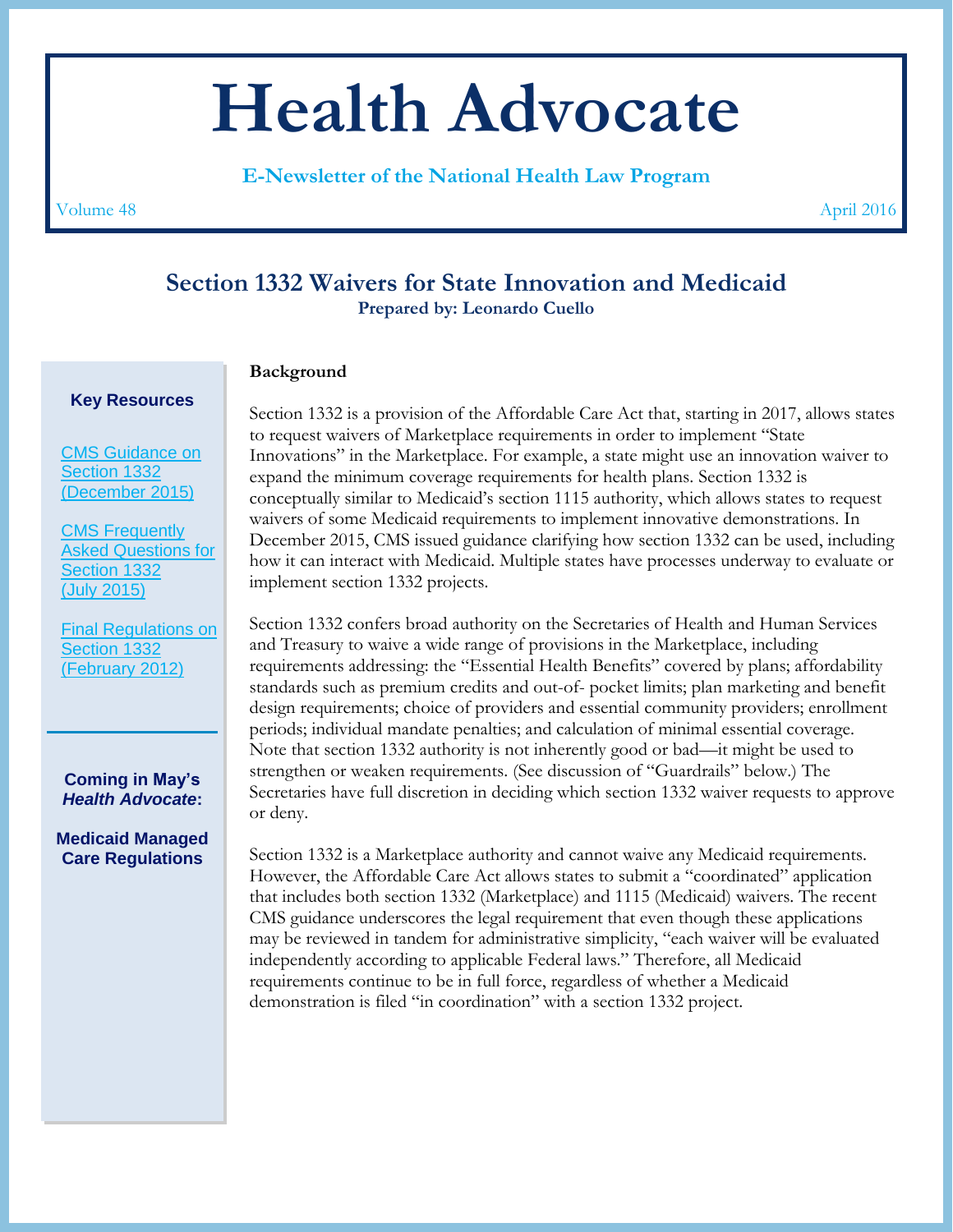#### *December 2015 Guidance*

The ACA sets out four basic "guardrails" for use of section 1332 authority. The December 2015 Guidance elaborates on these limits:

#### **Guardrail 1: The section 1332 project must cover a number of people comparable to existing coverage.**

States cannot use section 1332 to reduce the number of individuals who receive coverage. The guidance clarifies that this test applies to each year of the project and considers the impact of coverage on all state residents, including Medicaid enrollment. (See also Partial Expansion discussion below.) The comparable coverage protection must also consider the potential for project to have a disparate impact on subpopulations or create breaks in continuity of coverage for enrollees.

**Guardrail 2: The section 1332 project must not reduce affordability of coverage.** States cannot use section 1332 to make coverage less affordable for enrollees. The guidance clarifies that this means a section 1332 project cannot increase out-of-pocket insurance costs for enrollees. However, an important exception is that the guidance does appear to allow a state to include expenses enrollees pay for non-covered services in that out-ofpocket cost calculation. For example, if a state wanted to use section 1332 to add vision services to the benefits package, this could be permissible; even though adding the benefit might slightly increase the premiums for insurance, thus increasing out-of-pocket costs for insurance, it might decrease the total out-of- pocket spending for consumers if you factor in what they were paying out-of-pocket to obtain vision services outside of their insurance. In other words, their insurance cost may go up \$20 per year, but the new vision coverage saves them \$50 per year in paying for vision services. The affordability protection also must consider disparate impacts on subpopulations.

**Guardrail 3: The section 1332 project must provide benefits at least as comprehensive as existing benefits.** States cannot use section 1332 to reduce the comprehensiveness of the benefits package. The guidance clarifies that this test considers the impact on benefits for all populations in the state, including Medicaid beneficiaries. This means a section 1332 project should not reduce the scope of benefits for Medicaid enrollees. (See further discussion in Partial Expansion section below.) The comprehensiveness protection also must consider disparate impacts on subpopulations.

**Guardrail 4: The section 1332 project must be deficit neutral for the Federal budget.** States cannot implement section 1332 projects that increase costs to the Federal government. While this is analogous to section 1115's budget neutrality test, it is a much broader standard, since section 1115 requires neutrality in the Medicaid budget, while section 1332 requires neutrality in the entire Federal budget. This means there is more flexibility in the section 1332 context to design a creative budget neutrality theory. For example, a benefit might increase Federal Marketplace subsidy expenditures by one million dollars, but achieve deficit neutrality by increasing productivity resulting in two million dollars of increased tax revenues. The guidance clarifies that the section 1332 project must be budget neutral for the duration of the approved waiver (initially up to 5 years) and the 10-year budget submitted with the application. The section 1332 project is also "less likely" to be approved if it increases costs in any particular year, making it harder for states to design projects that frontload costs and achieve savings in the later years. Federal administrative costs, such as changes that need to be implemented to make the waiver work, are factored into the calculation.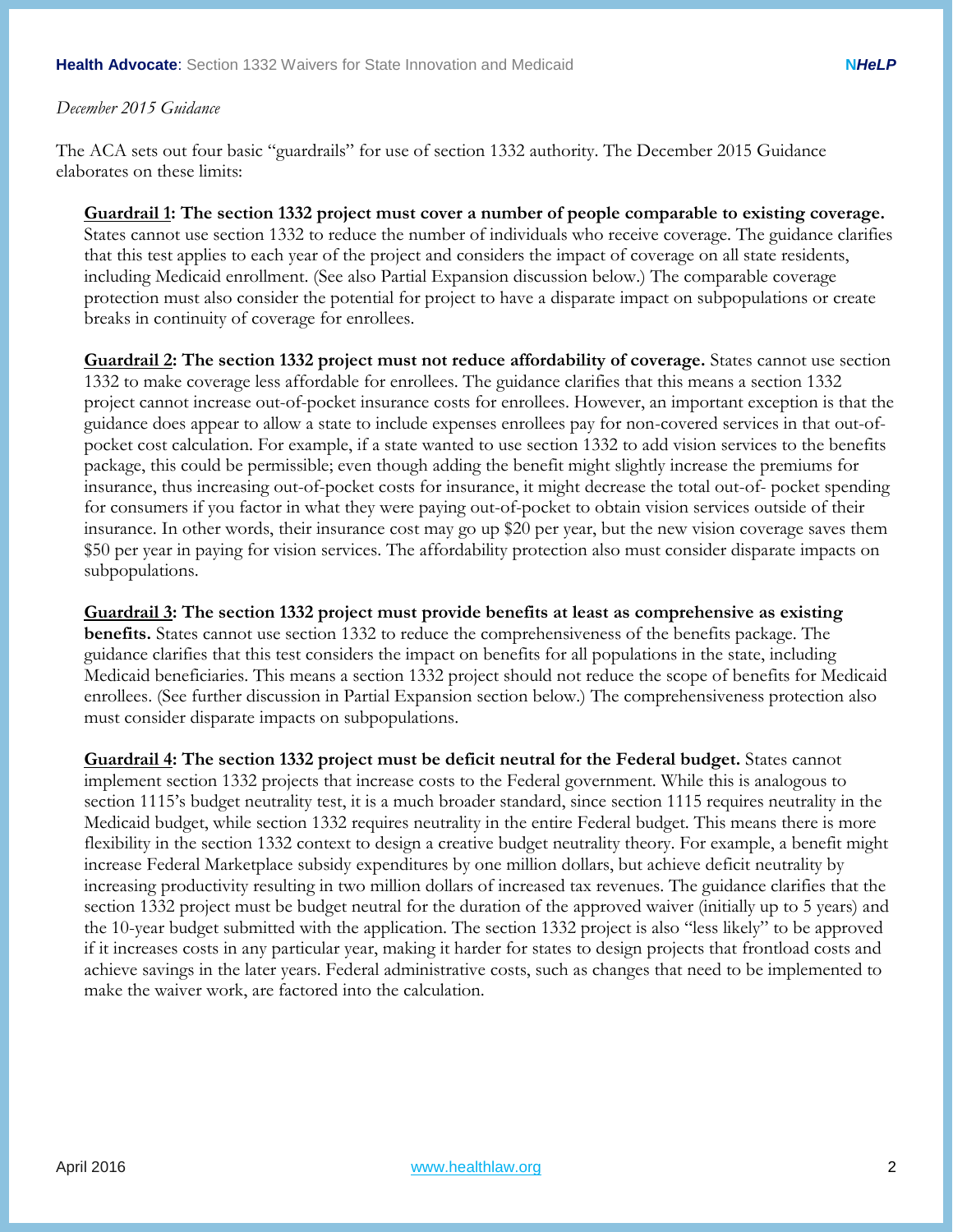#### *No Cross-Subsidization*

Two additional standards that are confirmed in the guidance merit special attention. First, the guidance confirms that states cannot "cross-subsidize" Medicaid and the Marketplace using section 1332 authority. For example, CMS cannot approve a "coordinated" waiver that achieves overall cost-neutrality by increasing costs in the Marketplace by four million dollars while saving five million dollars in Medicaid. In other words, savings in Medicaid cannot be used to fund expenditures in the Marketplace, and vice-versa. This is an important policy to underscore, because misunderstanding of the statute by many industry stakeholders led to public messaging that this type of crosssubsidization could or should be allowed. However, CMS was entirely constrained by the statute, which requires full and independent compliance with Medicaid standards, and thus under the law CMS had no alternative other than to prohibit cost-subsidization with Medicaid. This policy is significant in that it will limit the ability of states to use section 1332 as a vehicle to merge Medicaid programs into the Marketplaces.

Note, however, this does not reduce a state's flexibility to do other things with money that flows from Marketplace innovations. For example, if a state develops a Marketplace innovation that will save the Federal government two million dollars in premium subsidies, that money is considered "pass through funding" that the state can use to fund the state's innovation. The prohibition on cross-subsidization discussed above is focused on cross-subsidizing between federally-funded Medicaid and the Marketplace.

#### *Partial Expansion*

The 2012 *NFIB* decision allows states to avoid losing Medicaid funding if they choose not to expand Medicaid. After that decision in 2012, some states were interested in implementing partial expansion. The theory was that the states would implement Medicaid expansion only up to 100% FPL (instead of 138% as required by the ACA), and thereby shift the costs of insuring the population from 100%-138% entirely on to the Federal government, which would pay the full cost of subsidizing that population in the Marketplace. However, CMS clarified in 2012 guidance that they would not approve such partial expansions "through 2016." There has been some speculation that CMS might revisit that policy in 2017 when section 1332 authority begins.

Although the CMS guidance does not directly address partial expansion, the guidance appears to narrow the possibility of partial expansion through section 1332. As discussed above, the guidance establishes a test for comparability of number of insured individuals that factors in Medicaid, and would thus prohibit a section 1332 project that reduced the number of individuals currently enrolled in Medicaid. Likewise, the affordability and comprehensiveness of coverage requirements bar reducing the affordability or benefits for a Medicaid enrollee. These policies would make it impermissible, for example, for a state to move Medicaid enrollees that are between 100-138% FPL from Medicaid expansion into the Marketplace through a section 1332 waiver. CMS's approach here is very sensible; while a partial expansion policy would have been problematic in 2012, it would be exponentially more disruptive in 2017, since over 30 states that have already expanded Medicaid would have a financial incentive to drop the coverage for populations between 100-138% FPL (and move those individuals to Marketplaces).